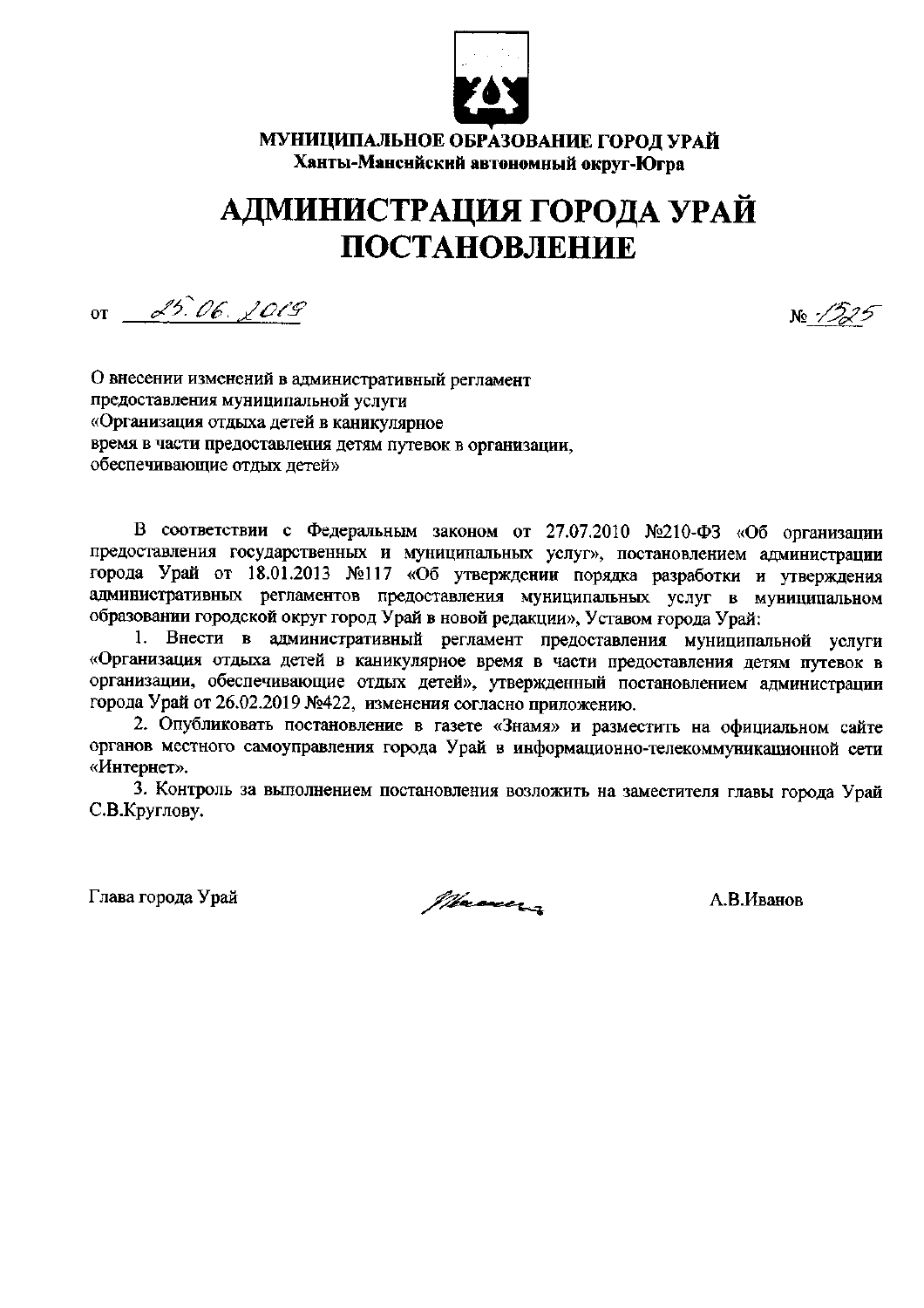## Изменения и дополнения

в административный регламент предоставления муниципальной услуги «Организация отдыха детей в каникулярное время в части предоставления детям путевок в организации, обеспечивающие отлых летей»

1. Пункт 1.3 изложить в следующей редакции:

«1.3. Круг заявителей: родители (законные представители) получателя муниципальной услуги, обратившиеся с запросом (далее - заявитель).

Получателями муниципальной услуги являются физические лица, имеющие место жительства в муниципальном образовании город Урай:

1) в возрасте от 6 лет 6 месяцев до 17 лет (включительно), обучающиеся в образовательных организациях, - для лагерей с дневным пребыванием;

2) в возрасте от 14 до 17 лет (включительно) - для детских лагерей труда и отдыха с дневным пребыванием.».

2. Подпункт 1.4.5 пункта 1.4 изложить в следующей редакции:

«1.4.5. Справочная информация размещается и актуализируется:

уполномоченным органом в форме информационных (мультимедийных) материалов в  $1)$ сети Интернет:

а) на официальном сайте («Информация для граждан» - «Государственные и муниципальные услуги» - «Муниципальные услуги» - «Утвержденные административные регламенты» -«Административные регламенты предоставления муниципальных услуг» - соответствующий административный регламент - «Описание»);

б) на Портале образовательной Интрасети:

в) на Едином портале (карточка муниципальной услуги), в РРГУ:

2) образовательными организациями в форме информационных (текстовых) материалов на информационных стендах в месте предоставления муниципальной услуги.».

3. Пункт 2.2 изложить в следующей редакции:

«2.2. Органом, предоставляющим муниципальную услугу, является администрация города Урай.

Органом администрации города Урай, ответственным за предоставление муниципальной услуги от имени администрации города Урай, является Управление образования и молодежной политики администрации города Урай.

Предоставление муниципальной услуги в части предоставления путевок  $\mathbf{B}$ лагеря  $\mathbf{c}$ дневным пребыванием и детские лагеря труда и отдыха с дневным пребыванием осуществляется образовательными организациями.».

4. Подпункт 2 пункта 2.5 изложить в следующей редакции:

«2) для организации отдыха в период летних школьных каникул:

а) с 13 мая текущего года и не позднее, чем за 5 рабочих дней до дня начала первой смены;

б) с 15 июня текущего года и не позднее, чем за 5 рабочих дней до дня начала второй смены;

в) с 15 июля текущего года и не позднее, чем за 5 рабочих дней до дня начала третьей смены в период летних школьных каникул:».

5. В пункте 2.7:

5.1. Подпункт 2.7.1 изложить в следующей редакции:

«2.7.1. Для получения муниципальной услуги заявители подают запрос в письменной форме или в форме электронного документа:

1) по образцу, установленному приложением 1 к административному регламенту, - в случае подачи запроса о предоставлении путевки в лагерь с дневным пребыванием.

Запрос подается следующими способами: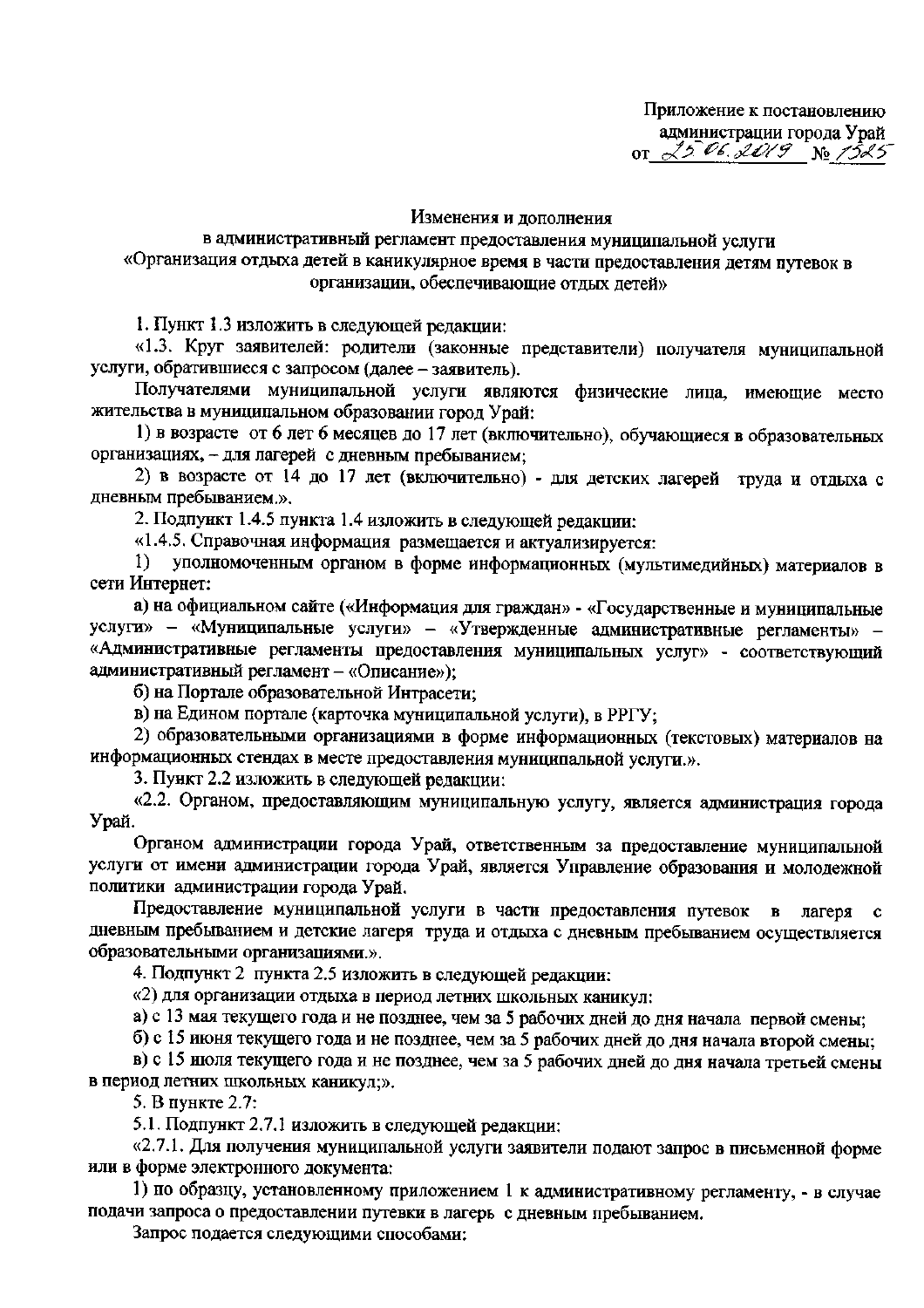а) доставка заявителем лично;

б) направление посредством почтового отправления;

в) в электронной форме, в том числе посредством Единого портала.

При подаче запроса посредством Единого портала к запросу прилагаются электронные образцы документов, указанных в подпунктах 2.7.2 и 2.7.3 пункта 2.7 административного регламента, подтверждающие сведения, указанные в запросе.

2) по образцу, установленному приложением 4 к административному регламенту, - в случае подачи запроса о предоставлении путевки в детский лагерь труда и отдыха.

Запрос подается следующими способами:

а) доставка заявителем лично:

б) направление посредством почтового отправления (с последующим предъявлением в образовательную организацию оригиналов документов, предусмотренных поллунктами 2.7.2 и 2.7.3 пункта 2.7 административного регламента);

в) в электронной форме (с последующим предъявлением в образовательную организацию оригиналов документов. предусмотренных подпунктами  $2.7.2$  $\mathbf{M}$  $2.7.3$ пункта  $2.7$ административного регламента).».

5.2. Подпункт 2.7.3 изложить в следующей редакции:

«2.7.3. Перечень документов, которые заявитель вправе представить по собственной инициативе, так как они подлежат представлению в рамках межведомственного информационного взаимолействия:

1) свидетельство о регистрации ребенка по месту жительства или документ, содержащий сведения о регистрации ребенка по месту жительства:

2) документ, подтверждающий внесение родительской платы (в случае подачи запроса о предоставлении путевки в лагерь с дневным пребыванием).».

6. Подпункт 4 пункта 2.9 изложить в следующей редакции:

«4) невнесение платы за предоставление муниципальной услуги в соответствии с пунктом 2.12 административного регламента (в случае подачи запроса о предоставлении путевки в лагерь с дневным пребыванием):».

7. Пункт 2.12 изложить в следующей редакции:

«2.12. Порядок, размер и основания взимания государственной пошлины или иной платы, взимаемой за предоставление муниципальной услуги.

Предоставление муниципальной услуги осуществляется на возмездной основе в части размера родительской платы за содержание одного ребенка в лагере с дневным пребыванием. устанавливаемой постановлением администрации города Урай.

Размер родительской платы за содержание одного ребенка в лагере с дневным пребыванием детей, организованном на базе муниципальных учреждений города Урай, исчисляется исходя из установленной муниципальным правовым актом города Урай продолжительности смены лагеря с дневным пребыванием.

Оплата производится заявителем в течение трех рабочих дней с момента заключения договора на оказание услуг по организации отдыха детей путем внесения денежных средств на расчетный счет образовательной организации. Сведения о поступлении родительской платы от заявителя поступают из бухгалтерии образовательной организации специалисту, ответственному за предоставление муниципальной услуги.

За предоставление путевок в детский лагерь труда и отдыха плата не взимается.».

8. Подпункт 9 подпункта 2.18.2 пункта 2.18 изложить в следующей редакции:

«9) удовлетворенность физических лиц качеством и доступностью муниципальной услуги.».

9. Дополнить приложением 4 следующего содержания: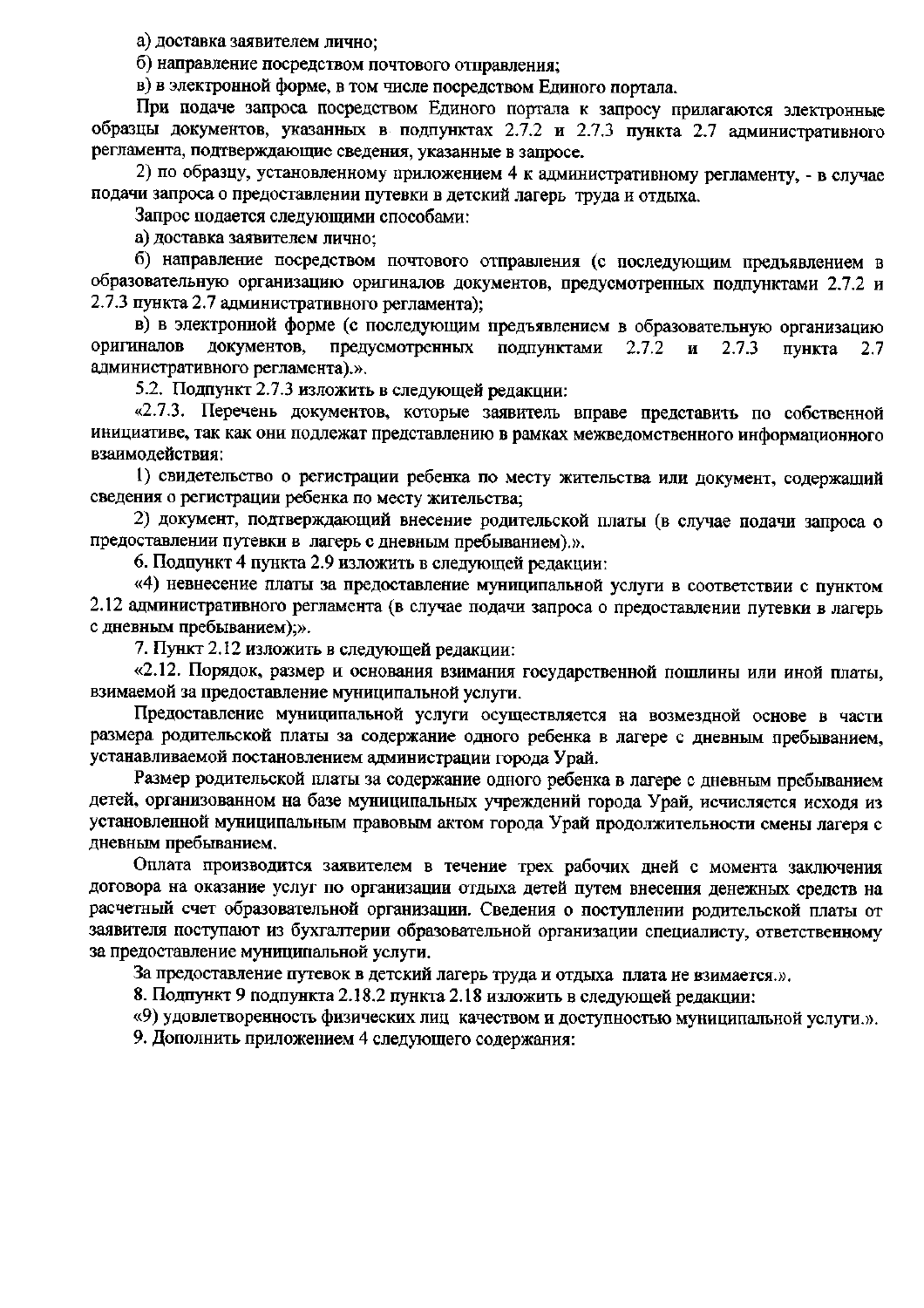«Приложение 4

к административному регламенту

предоставления муниципальной услуги

«Организация отдыха детей в каникулярное время

в части предоставления детям путевок в организации,

обеспечивающие отдых детей»

Уведомление:  $N_2$  and  $N_3$ 

Руководителю

or  $\qquad \qquad$ 

(Ф.И.О. заявителя)

Место работы: <u>Место работы:</u>

<u> 1988 - Januar Stein, martin a</u>

Адрес электронной почты: Политический и совможности по податки почты и податки по поставки по поставки по

## ЗАЯВЛЕНИЕ

Прошу предоставить путевку в детский лагерь труда и отдыха с дневным пребыванием моему ребенку:

(фамилия, имя, отчество (полностью))

Школа, класс:

Данные свидетельства о рождении по поставляют по поставки по поставки

Смена:

Наименование лагеря

Прилагаемые документы:

[7] КОПИЯ ДОКУМЕНТА, УДОСТОВЕРЯЮЩЕГО ЛИЧНОСТЬ ЗАЯВИТЕЛЯ;

П копия документа, удостоверяющего личность ребенка:

П медицинская справка на ребенка.

С порядком предоставления путевок ознакомлен(а).

Документы, являющиеся результатом предоставления муниципальной услуги (уведомления), прошу:

Выдать в

(наименование органа/организации, в которой осуществляется выдача документов)

П направить в форме электронного документа на адрес электронной почты:

Сведения о семье (нужное отметить V):